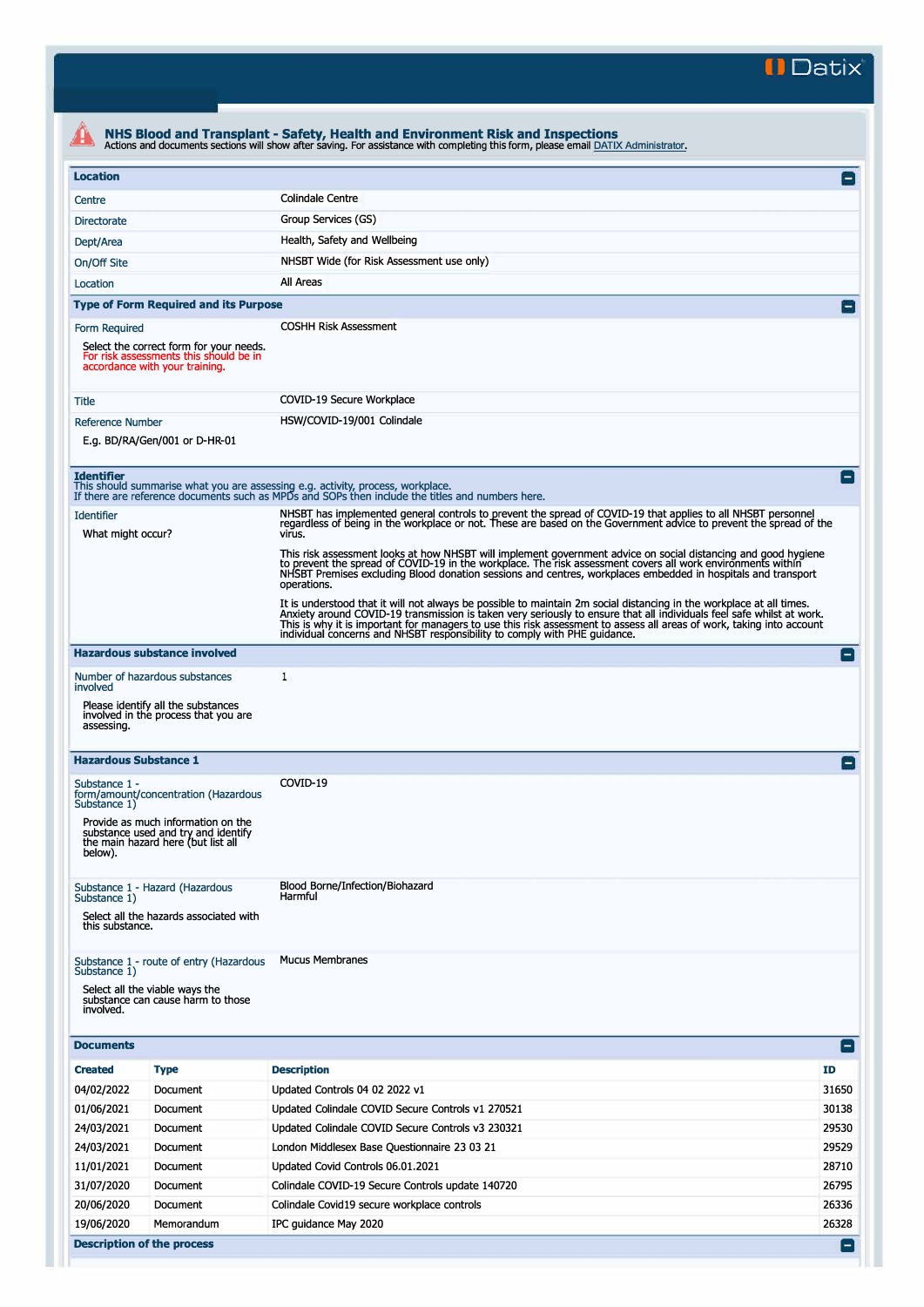| Description of the process |  |  |  |
|----------------------------|--|--|--|
|----------------------------|--|--|--|

All workplace activity within NHSBT premises<br>All contractors workplace activity within NHSBT premises<br>Contractors and Visitors are expected to follow NHSBT controls and rules when operating within or visiting NHSBT premises

e

E

E

## Frequency/duration of exposure and who is affected?

| Frequency/duration of exposure and who<br>is affected? (Frequency/duration of<br>exposure and who is affected?) | All employees, contractors and visitors can be affected.<br>Believed to be transmitted through:<br>contact with respiratory droplets generated by coughing and sneezing<br>contact with contaminated surfaces<br>aerosol generating procedures as well as contact with infected surfaces. |
|-----------------------------------------------------------------------------------------------------------------|-------------------------------------------------------------------------------------------------------------------------------------------------------------------------------------------------------------------------------------------------------------------------------------------|

# **Inherent Risk Grading**<br>Inherent risk is an evaluation of the damage that could occur assuming there are no controls are in place or there is catastrophic failure of the controls. It is<br>completed for the activity / assessm

| completed for the activity placecomment as a milotely |                       |                      |                |                              |            |              |  |
|-------------------------------------------------------|-----------------------|----------------------|----------------|------------------------------|------------|--------------|--|
| <b>Inherent Risk</b>                                  |                       | Impact               |                |                              |            |              |  |
| Red-Extreme<br>Orange-High                            | Likelihood            | <b>Negligible</b>    | <b>Minor</b>   | <b>Moderate</b>              | Major      | Catastrophic |  |
| Yellow-Moderate<br>Green-Low                          | <b>Almost Certain</b> | $\bigcirc$           | $\bullet$      | $\bullet$                    | $\bullet$  | $\bullet$    |  |
|                                                       | Likely                | $\bigcirc$           | $\bullet$      | $\bullet$                    | $\bullet$  | $\bullet$    |  |
|                                                       | <b>Possible</b>       | $\bullet$            | $\overline{O}$ | $\bullet$                    | $\bullet$  | $\bullet$    |  |
|                                                       | <b>Unlikely</b>       | $\bullet$            | $\overline{O}$ | $\circ$                      | $\bullet$  | $\bullet$    |  |
|                                                       | Rare                  | $\bullet$            | $\bullet$      | $\bullet$                    | $\bigcirc$ | $\bigcirc$   |  |
|                                                       |                       | Rating (initial): 15 |                | <b>Risk level (initial):</b> |            |              |  |
|                                                       |                       | Extreme              |                |                              |            |              |  |

**Controls in place**<br>Best practice is to directly link the controls to the hazards they are reducing and to list them in order of preference according to the hierarchy of control i.e.<br>eliminate, substitute, engineering cont

| Controls in place                                                                                                           | Controls covering Colindale centre departments, including London Middlesex Blood Donation Team Base. Please see<br>attached document for detail: Colindale COVID-19 secure workplace controls v 3 (for current controls)                                                                                                                                                                                                                                                                                                                                                          |  |
|-----------------------------------------------------------------------------------------------------------------------------|-----------------------------------------------------------------------------------------------------------------------------------------------------------------------------------------------------------------------------------------------------------------------------------------------------------------------------------------------------------------------------------------------------------------------------------------------------------------------------------------------------------------------------------------------------------------------------------|--|
| E.G. "Gloves available to wear YES"<br>For COSHH assessments please<br>consider other controls e.g. Health<br>Surveillance. | Original risk assessment by JG (HS&W) reviewed and control measures document updated 31/07/2020 to reflect<br>changes made and outcome of site walkaround / checks by HS&W (CS), Head of Centre and Union Colleagues<br>undertaken on 14/07/2020. Next formal review planned for mid September 2020.<br>I have reviewed this RA and no changes are required at this time. To be reviewed in 3 months, MH HSW Advisor<br>London and SE.<br>MH - This RA has been reviewed and accepted with the updated control measure document ID28709. Next review<br>due April 2021 11/01/2021 |  |
|                                                                                                                             | NA 24/03/2021 - Controls for London Middlesex Team base added in the Colindale COVID Secure controls document<br>v3 (attached)                                                                                                                                                                                                                                                                                                                                                                                                                                                    |  |
|                                                                                                                             | NA 27/05/21 - This risk assessment was reviewed on 27/05/21 following a walk round between the local HS&W<br>advisor and union H&S rep, as well as agreement of amendments by attendees at the CPC. All changes are<br>highlighted in yellow on the attached Updated Controls document dated 27/05/21.                                                                                                                                                                                                                                                                            |  |
|                                                                                                                             | NA 04 02 22 - This risk assessment was reviewed on 04/02/22 following a consultation between the local HS&W<br>advisor, managers, HoC and union H&S rep colleague as well as agreement of amendments at the CPC. All changes<br>are highlighted in yellow in the attached Updated Controls document                                                                                                                                                                                                                                                                               |  |
| <b>Emergency Preparedness</b>                                                                                               |                                                                                                                                                                                                                                                                                                                                                                                                                                                                                                                                                                                   |  |
| Chairman and discovered to existent unlessed. NIA                                                                           |                                                                                                                                                                                                                                                                                                                                                                                                                                                                                                                                                                                   |  |

### Storage and disposal / accidental release<br>and fire fighting requirements  $N/P$

| <b>First Aid Measures</b> | If individuals are displaying any symptoms of COVID -19 as listed above, inform the Line Manager, individual<br>concerned to go home and follow government guidelines |
|---------------------------|-----------------------------------------------------------------------------------------------------------------------------------------------------------------------|
|                           |                                                                                                                                                                       |

Final risk Grading<br>Residual risk is an evaluation of the damage that could occur after taking into account the effectiveness of current controls. It is completed for the activity /<br>assessment as a whole.

| <b>Residual Risk</b>                                                                                                                                                                                                                                                           |                       | Impact              |              |                              |            |                          |  |
|--------------------------------------------------------------------------------------------------------------------------------------------------------------------------------------------------------------------------------------------------------------------------------|-----------------------|---------------------|--------------|------------------------------|------------|--------------------------|--|
| Red-Extreme<br>Orange-High                                                                                                                                                                                                                                                     | <b>Likelihood</b>     | <b>Negligible</b>   | <b>Minor</b> | Moderate                     | Major      | Catastrophic             |  |
| Yellow-Moderate<br>Green-Low                                                                                                                                                                                                                                                   | <b>Almost Certain</b> | $\bigcirc$          | $\bullet$    | $\bullet$                    | $\bullet$  | $\bullet$                |  |
|                                                                                                                                                                                                                                                                                | Likely                | $\bigcirc$          | $\bullet$    | $\bullet$                    | $\bullet$  | $\bullet$                |  |
|                                                                                                                                                                                                                                                                                | <b>Possible</b>       | $\bullet$           | $\circ$      | $\bullet$                    | $\bullet$  | $\bullet$                |  |
|                                                                                                                                                                                                                                                                                | <b>Unlikely</b>       | $\bullet$           | $\bigcirc$   | $\bigcirc$                   | $\bullet$  | $\bullet$                |  |
|                                                                                                                                                                                                                                                                                | Rare                  | $\bullet$           | $\bullet$    | $\circ$                      | $\bigcirc$ | $\bigcirc$               |  |
|                                                                                                                                                                                                                                                                                |                       | Rating (current): 3 |              | <b>Risk level (current):</b> |            |                          |  |
|                                                                                                                                                                                                                                                                                |                       | Low                 |              |                              |            |                          |  |
| Additional control measures to reduce risk<br>$\equiv$<br>When adding actions they should be targeting the highest risk areas to help reduce the residual risk from the activity.<br>Please note that you will have to save this record before the Actions section is enabled. |                       |                     |              |                              |            |                          |  |
| <b>Actions</b>                                                                                                                                                                                                                                                                 | $\mathbf{H}$          |                     |              |                              |            |                          |  |
| <b>Next Review due by</b><br>Frequency for review must be in line with MPD1090 - H&S Risk Management                                                                                                                                                                           |                       |                     |              |                              |            | $\overline{ }$           |  |
| Confirm review date (dd/MM/yyyy)                                                                                                                                                                                                                                               | 28/02/2023            |                     |              |                              |            |                          |  |
| <b>Performed by</b>                                                                                                                                                                                                                                                            |                       |                     |              |                              |            | $\left  + \right $       |  |
| <b>Approval status</b>                                                                                                                                                                                                                                                         |                       |                     |              |                              |            | $\overline{\phantom{a}}$ |  |
| Current approval status                                                                                                                                                                                                                                                        | Final approval        |                     |              |                              |            |                          |  |
| ID                                                                                                                                                                                                                                                                             | 26527                 |                     |              |                              |            |                          |  |